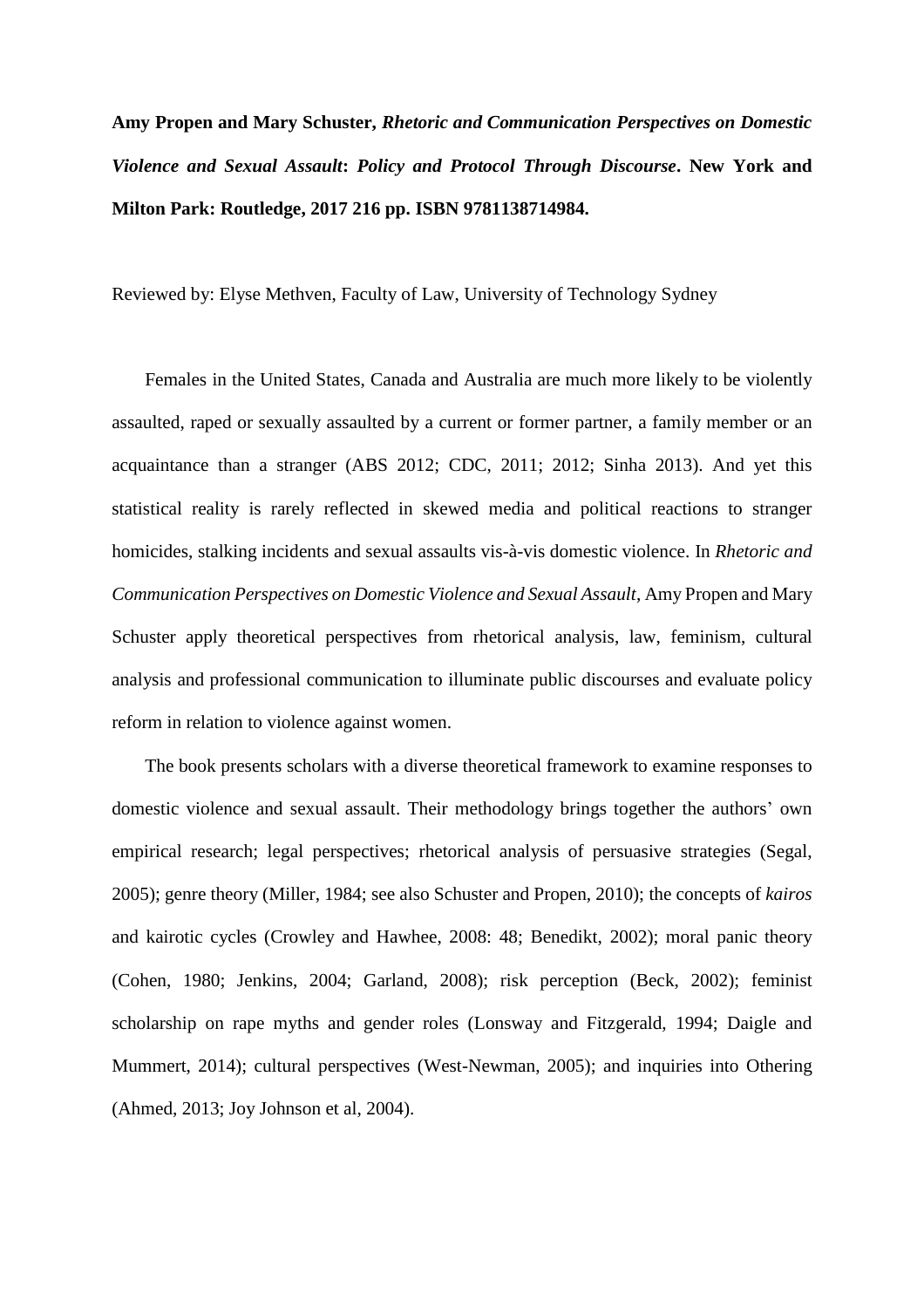Propen and Schuster launch their inquiry via two cases studies. The first involves offender Steven Van Keuren who, on 22 September 2006, broke into his former girlfriend, Terri Lee's home in West Lake Township, Minnesota where Lee lived with her four children. After entering Lee's home with a .22-caliber gun, Van Keuren shot Lee six times and her boyfriend Timothy Hawkinson three times, killing them both. On 27 July 2007, Van Keuren was convicted of two counts of first-degree premeditated murder and sentenced to two consecutive terms of life imprisonment in state prison with no possibility of release. The second case study concerns sex offender Ming Sen Shiue. Shiue kidnapped his former high school teacher, Mary Stauffer and her 8-year-old daughter Beth in Roseville, Minnesota, locked them in his closet and repeatedly raped Mary over several weeks. He also killed 6-year-old Jason Wilkman, after Wilkman had spotted the Stauffers in the trunk of Shiue's car. If Shiue were ever to be granted parole, he is to be indefinitely civilly committed to the Minnesota Sex Offenders Program (MSOP). The MSOP involves treatment of 'patients' in a high-security facility until they may be safely released into the community.

Propen and Schuster analyse how the introduction of two genres related to the Shiue and Van Keuren cases—the Lethality Assessment Protocol (LAP), created by the Maryland Network Against Domestic Violence 'to identify domestic violence victims at high risk of being killed by their abusers and to convince these victims to take advantage of advocacy services immediately' (p. 4) and the MSOP—can affect women's sense of agency. In addition, the authors explore how discursive acts and textual artifacts (Hirsch and Olson, 1995: 194) relating to the LAP and MSOP, including media articles, interviews, political statements, and legal cases involving domestic violence and sexual assault, shape and reflect shifting views on domestic violence and sexual assault.

After outlining the theoretical approach of the book, Chapter 1 identifies 'kairotic moments' (p. 31) in which horrific, albeit isolated, cases of sexual assault and homicide, and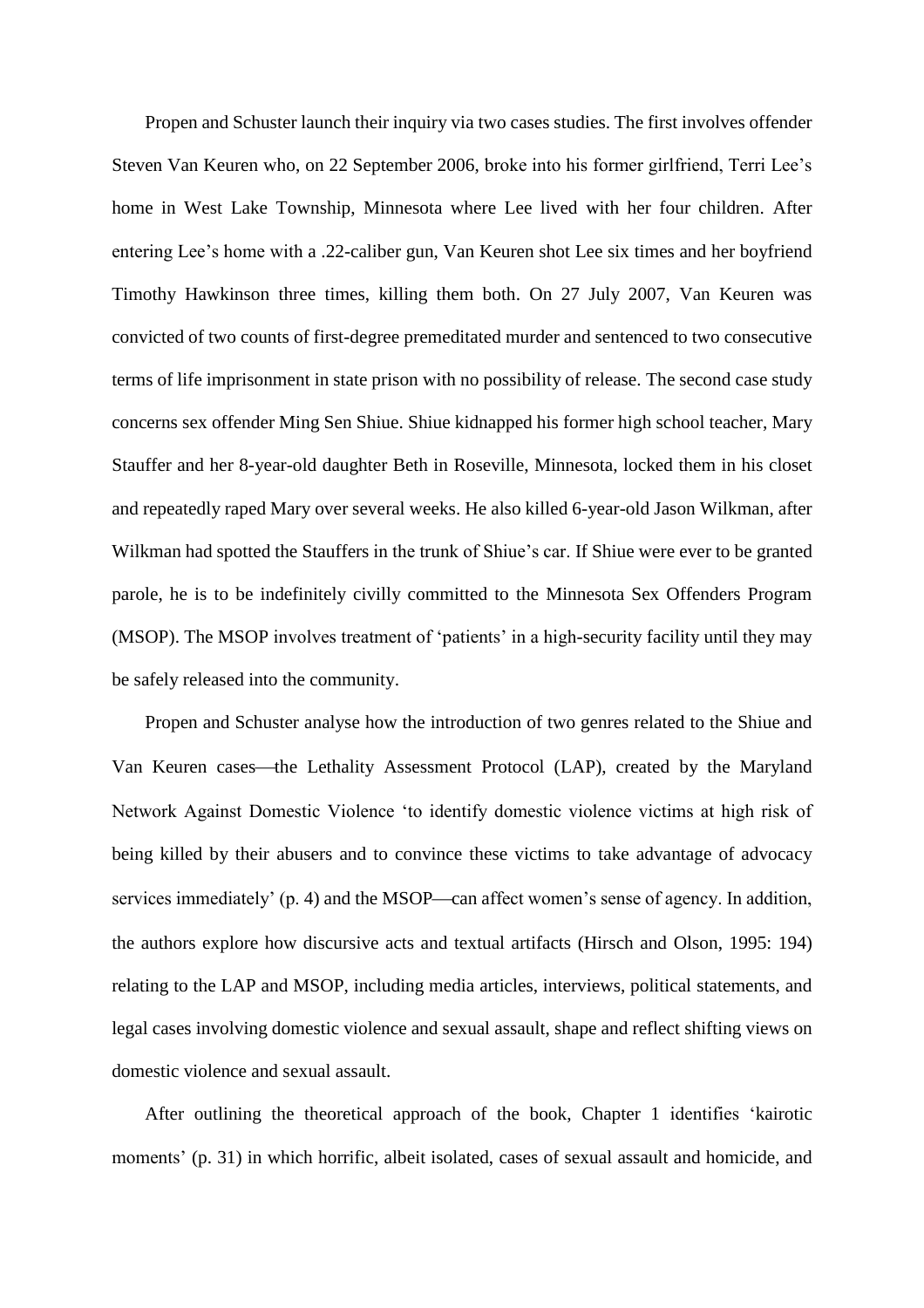public and political responses to them, generate waves of moral panic and an inflated perception of the risks of recidivism. In such moments, Propen and Schuster argue, public safety concerns override and silence the constitutional rights of sex offenders; the low incidence of extreme violence perpetrated by strangers; and the relatively low reoffending rates of sex offenders. The authors reason that the fear generated by media coverage of sex offenders puts pressure on policymakers to commit further funds to initiatives such as the MSOP, often at the expense of domestic violence programs. This is despite the reality that politicians can never truly protect the public from every violent sexual offence. Propen and Schuster find that such kairotic moments can lead to 'kairotic cycles in which the solutions to a problem can be stymied by competing perceptions and entrenched positions that reoccur over time, often without resolution' (p. 56).

Chapter 2 concentrates on Minnesota's LAP as a new and potentially disruptive genre, characterized less by kairotic cycles of inaction, exemplifying, instead, progress in intervening in and preventing further domestic violence. The LAP is a questionnaire administered by 'first responders' to domestic violence incidents. Its questions are geared towards identifying victims at risk of lethal domestic violence and persuading them to take immediate steps to leave the offender. Propen and Schuster argue that this new genre—a risk assessment tool that persuades through rhetorical action—disrupts 'systemic behaviours within an organizational culture' in a way that changes, and even 'enlightens' or 'advances' that culture (p. 62).

Chapter 3 identifies outcomes of discourses which Other and essentialize the sex offender as a dangerous and monstrous rapist. Othering distorts understandings of recidivism by presenting a pessimistic view of rehabilitative treatment. It distracts from intervention, education and prevention and prohibits the creation of policies which recognize differences amongst sex offenders. Propen and Schuster further contend that through Othering, policymakers may inadvertently relinquish power to the Othered group, thereby diminishing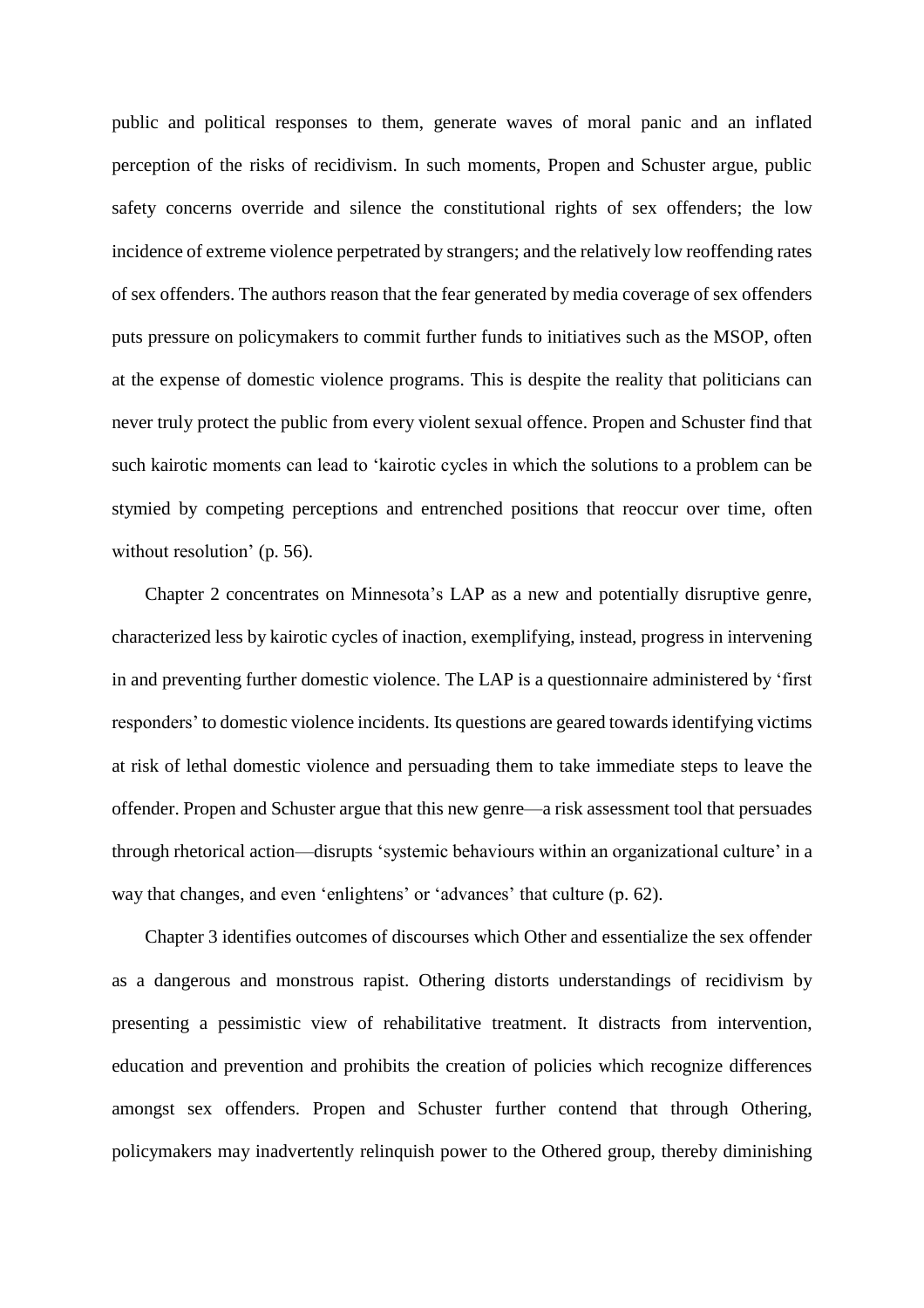their own power to deliberate openly about how to address sex offenders: 'to be feared within society is to hold the power to illicit a strong emotional and rhetorical public response that stymies or blocks productive policymaking' (p. 120).

In Chapter 4, Propen and Schuster review entrenched attitudes towards gender and violence and explore how domestic violence victims are Othered, essentialized and marginalized through the LAP and through metaphorical language. Domestic violence victims are distinguished from 'us' through language that attributes non-human qualities to 'them'; they are marked as 'deviant, irrational, uninformed, fragile, uncooperative, indecisive, unworthy, inhuman and even dangerous' (p. 134).

In their concluding chapter, Propen and Schuster evaluate the LAP as a catalyst for change in criminal justice systems. They advocate a public health approach to curtailing domestic violence against women: 'a systematic application of scientific learning aimed at understanding and addressing root causes' (Janus, 2006: 116). In this approach, domestic violence is viewed as 'not only an in individual health issue but also a public health challenge' (p. 170). Using Ratcliffe's (2005) concept of 'rhetorical listening', the authors call for a constructive discussion around the civil commitment of sex offenders including a 'greater openness when thinking critically about social groupings, texts, and cultures' (p 103).

The collection of analytical and theoretical ideas that Propen and Schuster draw on to explore the LAP and the MSOP—most notably genre theory, studies of Othering, moral panic and *Kairos*—could be usefully extended to legal and policy areas in which politicians have proposed or instituted reactive, rushed and punitive laws at the expense of civil liberties, human rights and constitutional rights. This may include legal and political topics as diverse as parole, bail, mandatory sentencing, terrorism, refugee and immigration law, preventative detention and crime prevention orders (see e.g. Ashworth and Zedner, 2014; Garland, 2001; Lynch et al 2010; Methven and Carter 2016). The book offers a rich interdisciplinary theoretical framework for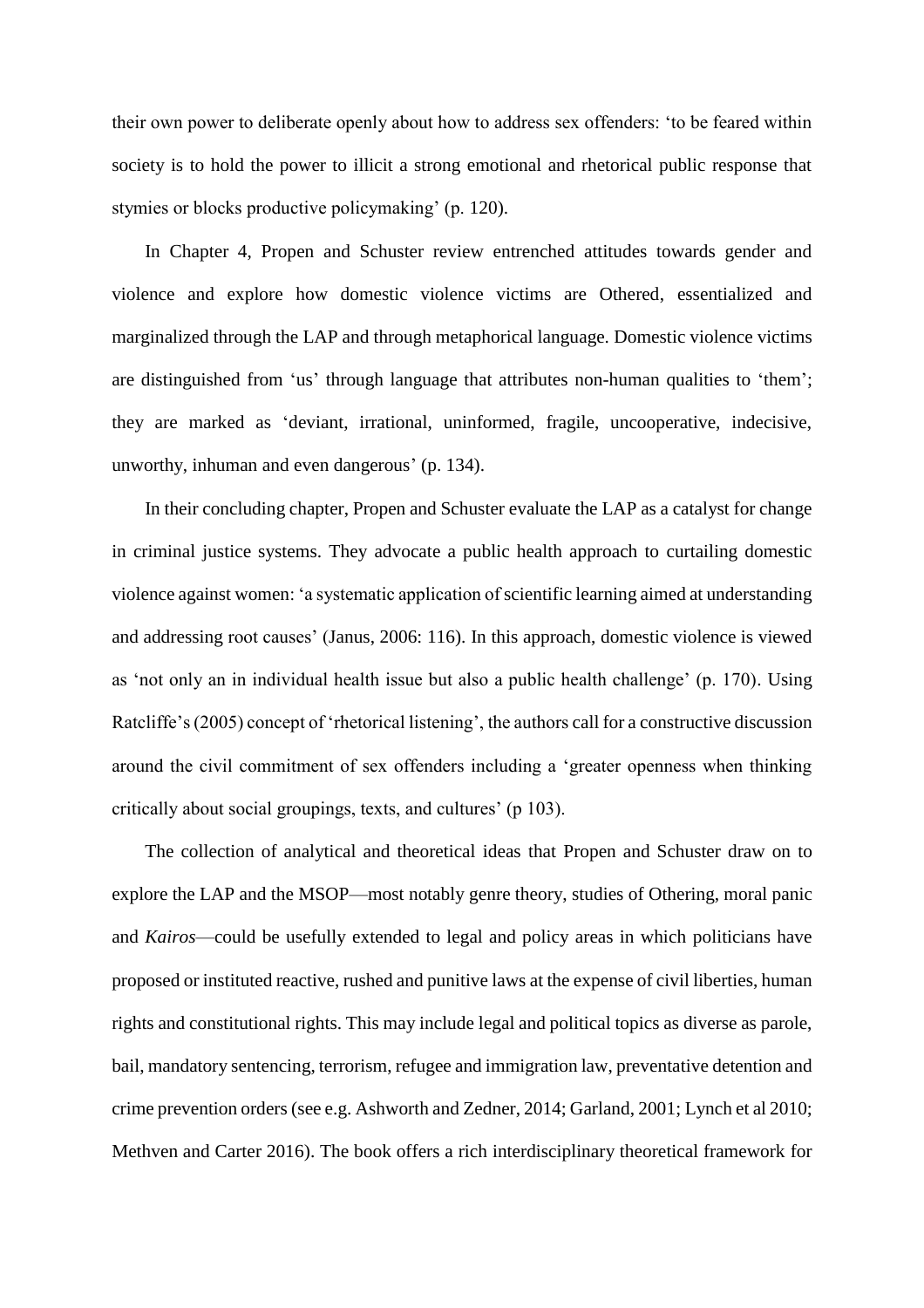scholars to apply not only to domestic and sexual violence, but also to other social and legal challenges.

## **References**

- Ashworth A and Zedner L (2014) *Preventive Justice*. OUP Oxford.
- Ahmed S (2013) *Strange Encounters: Embodied Others in Post-Coloniality*. Routledge.
- Australian Bureau of Statistics (ABS) (2012) *Demographics of those who have experienced sexual assault.* Available at:

http://www.abs.gov.au/ausstats/abs@.nsf/Lookup/4906.0Chapter5002012

- Beck U (2002) The terrorist threat: world risk society revisited. *Theory, culture & society* 19(4): 39–55.
- Benedikt AF (2002) On Doing the Right Thing at the R1ght T1me. *Rhetoric and kairos: Essays in history, theory, and praxis*: 226.
- Centers for Disease Control and Prevention (CDC), US Department of Health and Human Services. (2012) *Sexual Violence: Facts at a Glance.* Available at: https://www.cdc.gov/violenceprevention/pdf/sv-datasheet-a.pdf
- Centers for Disease Control and Prevention (CDC), US Department of Health and Human Services. (2011). *Prevalence and Characteristics of Sexual Violence, Stalking, and Intimate Partner Violence Victimization — National Intimate Partner and Sexual Violence Survey, United States.* Available at: https://www.cdc.gov/mmwr/preview/mmwrhtml/ss6308a1.htm
- Cohen S (1980) *Folk Devils and Moral Panics: The Creation of the Mods and Rockers*. Routledge.
- Crowley S and Hawhee D (2011) *Ancient Rhetorics for Contemporary Students*. Pearson.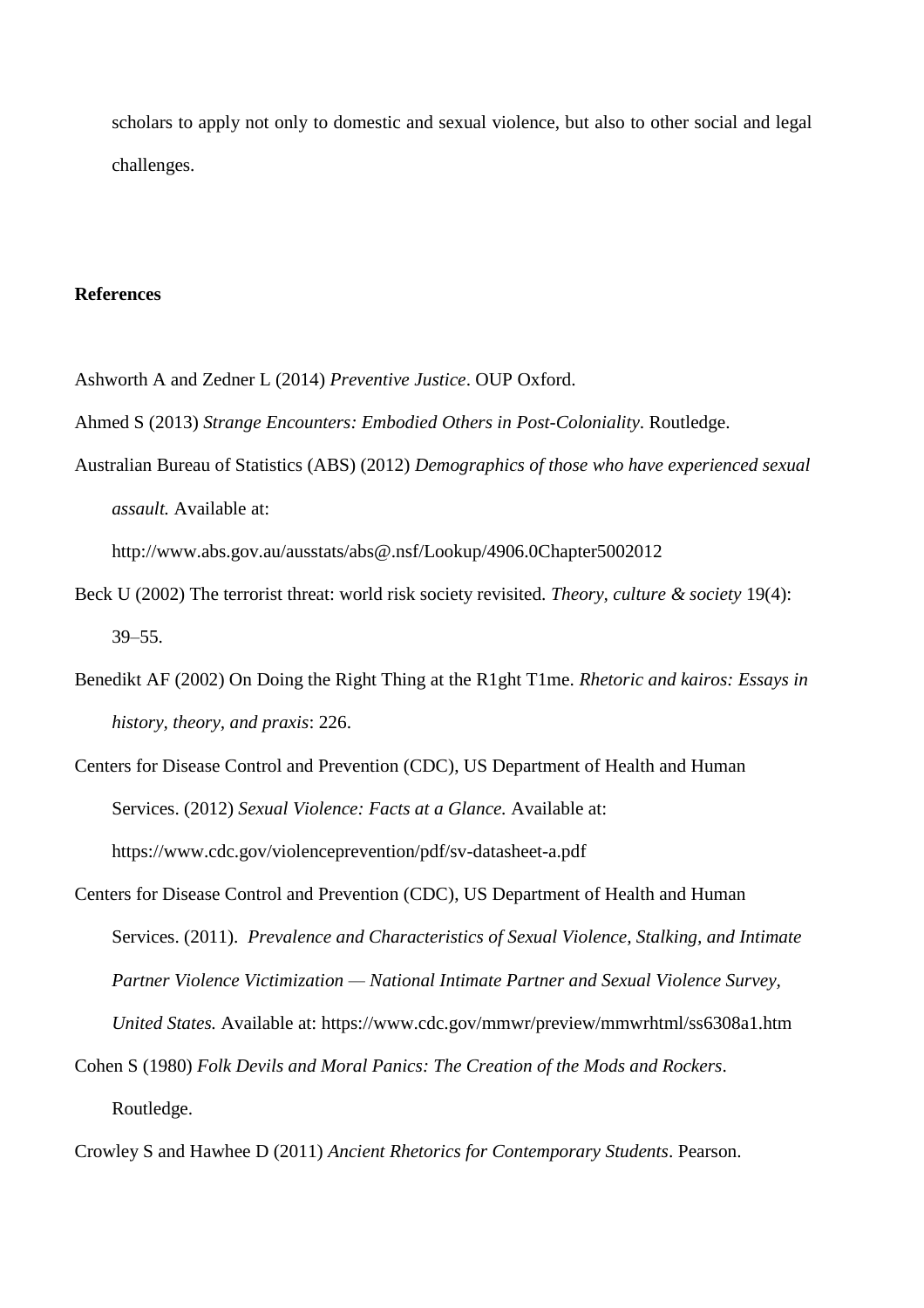- Daigle LE and Mummert SJ (2014) Sex-role identification and violent victimization: gender differences in the role of masculinity. *Journal of interpersonal violence* 29(2): 255–278.
- Garland D (2001) *The Culture of Control: Crime and Social Order in Contemporary Society*. OUP Oxford.
- Garland D (2008) On the concept of moral panic. *Crime, Media, Culture* 4(1): 9–30.
- Hirsh E, Olson GA and Harding S (1995) Starting from marginalized lives: A conversation with Sandra Harding. *JAC*: 193–225.
- Janus ES (2006) *Failure to Protect: America's Sexual Predator Laws and the Rise of the Preventive State*. Cornell University Press.
- Jenkins P (2004) *Moral panic: Changing concepts of the child molester in modern America*. Yale University Press.
- Johnson JL, Bottorff JL, Browne AJ, et al. (2004) Othering and being othered in the context of health care services. *Health communication* 16(2): 255–271.
- Lonsway KA and Fitzgerald LF (1994) Rape myths. In review. *Psychology of women quarterly* 18(2): 133–164.
- Lynch A, McGarrity N and Williams G (2010) *Counter-Terrorism and Beyond: The Culture of Law and Justice After 9/11*. Routledge.
- Methven E and Carter D (2016) Serious Crime Prevention Orders. *Current Issues in Criminal Justice* 28: 227.
- Miller CR (1984) Genre as Social Action. *Quarterly Journal of Speech* 70: 151–167.
- Propen AD and Lay Schuster M (2010) Understanding genre through the lens of advocacy: The rhetorical work of the victim impact statement. *Written Communication* 27(1): 3–35.
- Ratcliffe K (2005) *Rhetorical Listening: Identification, Gender, Whiteness*. SIU Press.
- Schuster ML and Propen A (2010) Degrees of emotion: Judicial responses to victim impact statements. *Law, Culture and the Humanities* 6(1): 75–104.